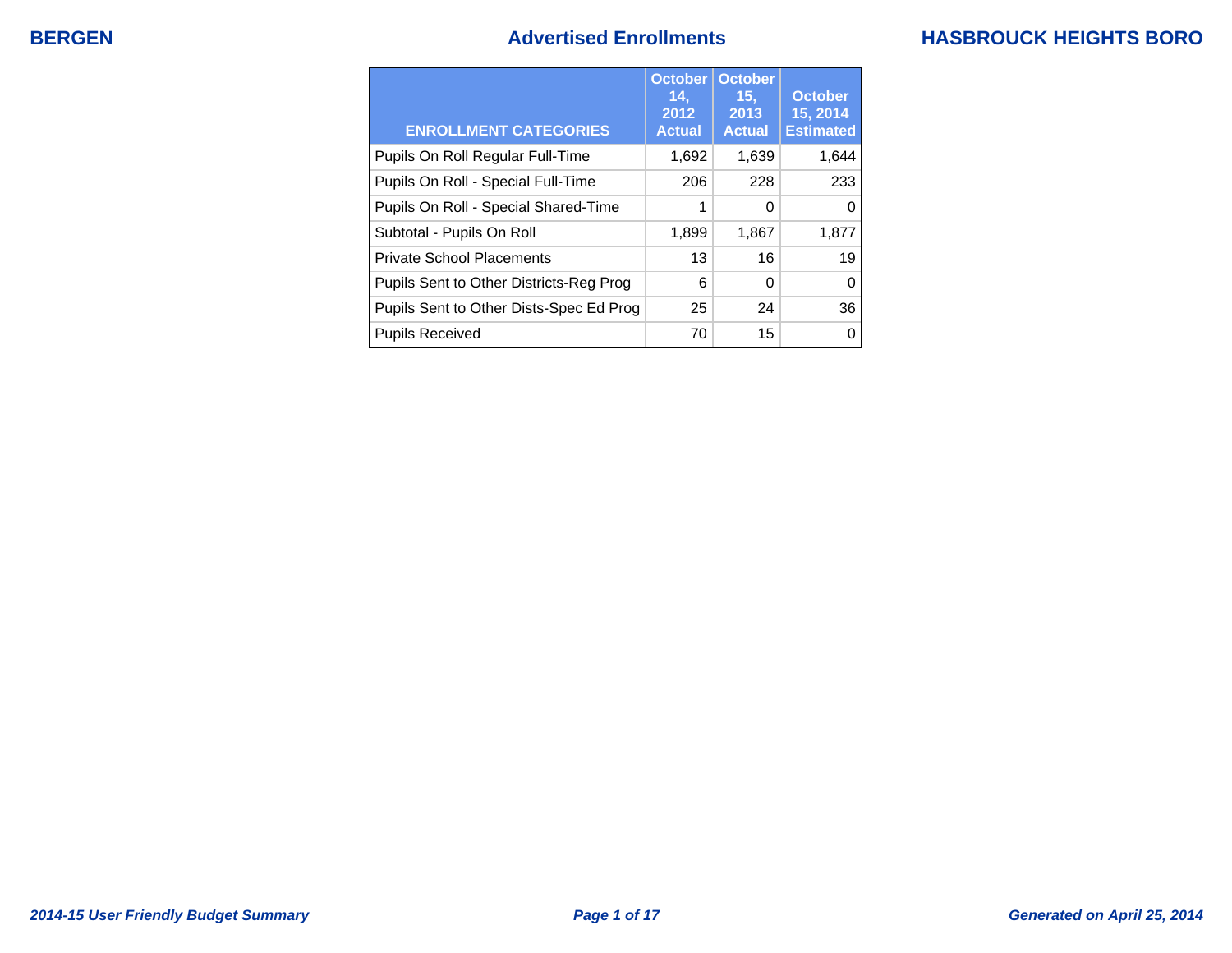| <b>Budget Category</b>                          | <b>Account</b> | 2012-13<br><b>Actual</b> | 2013-14<br><b>Revised</b> | 2014-15<br><b>Anticipated</b> |
|-------------------------------------------------|----------------|--------------------------|---------------------------|-------------------------------|
| <b>Operating Budget:</b>                        |                |                          |                           |                               |
| Revenues from Local Sources:                    |                |                          |                           |                               |
| Local Tax Levy                                  | 10-1210        | 24, 154, 512             | 25,506,889                | 26,544,747                    |
| <b>Total Tuition</b>                            | 10-1300        | 128,504                  | 0                         | 0                             |
| <b>Rents And Royalties</b>                      | 10-1910        | 48,900                   | 0                         | 0                             |
| <b>Unrestricted Miscellaneous Revenues</b>      | 10-1XXX        | 228,073                  | 156,151                   | 156,151                       |
| Subtotal - Revenues From Local Sources          |                | 24,559,989               | 25,663,040                | 26,700,898                    |
| <b>Revenues from State Sources:</b>             |                |                          |                           |                               |
| <b>Categorical Transportation Aid</b>           | 10-3121        | 0                        | 35,899                    | 35,899                        |
| <b>Extraordinary Aid</b>                        | 10-3131        | 227,468                  | 268,258                   | 268,258                       |
| Categorical Special Education Aid               | 10-3132        | 1,086,737                | 997,404                   | 997,404                       |
| <b>Equalization Aid</b>                         | 10-3176        | 0                        | 16,038                    | 16,038                        |
| <b>Categorical Security Aid</b>                 | 10-3177        | 0                        | 40,567                    | 40,567                        |
| <b>Other State Aids</b>                         | 10-3XXX        | 0                        | 14,451                    | 53,471                        |
| Subtotal - Revenues From State Sources          |                | 1,314,205                | 1,372,617                 | 1,411,637                     |
| <b>Budgeted Fund Balance - Operating Budget</b> | 10-303         | 0                        | 108,320                   | 249,596                       |
| Withdrawal From Maint. Reserve                  | 10-310         | 0                        | 120,000                   | 0                             |
| Adjustment For Prior Year Encumbrances          |                | 0                        | 206,736                   | 0                             |
| Actual Revenues (Over)/Under Expenditures       |                | $-319,789$               | 0                         | 0                             |
| <b>Total Operating Budget</b>                   |                | 25,554,405               | 27,470,713                | 28,362,131                    |
| <b>Grants and Entitlements:</b>                 |                |                          |                           |                               |
| <b>Other Revenue From Local Sources</b>         | 20-1xxx        | 0                        | 27,201                    | 50,000                        |
| <b>Total Revenues From Local Sources</b>        | 20-1XXX        | 0                        | 27,201                    | 50,000                        |
| <b>Revenues from State Sources:</b>             |                |                          |                           |                               |
| <b>Other Restricted Entitlements</b>            | 20-32XX        | 0                        | 273,034                   | 273,135                       |
| <b>Total Revenues From State Sources</b>        |                | 0                        | 273,034                   | 273,135                       |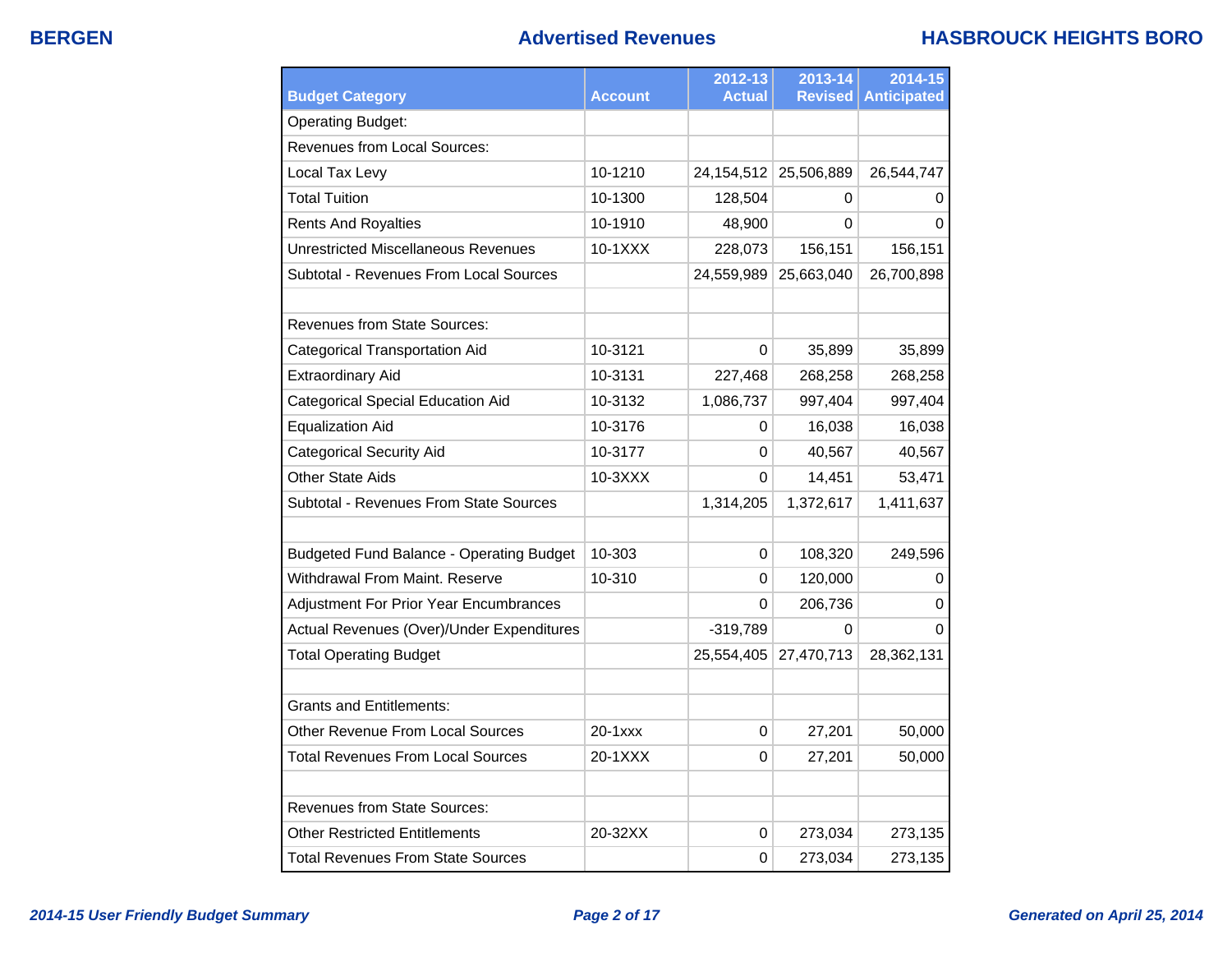## **BERGEN Advertised Revenues HASBROUCK HEIGHTS BORO**

| <b>Budget Category</b>                         | <b>Account</b> | 2012-13<br><b>Actual</b> | 2013-14<br><b>Revised</b> | 2014-15<br><b>Anticipated</b> |
|------------------------------------------------|----------------|--------------------------|---------------------------|-------------------------------|
|                                                |                |                          |                           |                               |
| <b>Revenues from Federal Sources:</b>          |                |                          |                           |                               |
| Title I                                        | 20-4411-4416   | $\Omega$                 | 160,554                   | 142,000                       |
| Title II                                       | 20-4451-4455   | $\Omega$                 | 67,508                    | 35,800                        |
| Title III                                      | 20-4491-4494   | $\mathbf 0$              | 44,268                    | 30,500                        |
| I.D.E.A. Part B (Handicapped)                  | 20-4420-4429   | $\Omega$                 | 437,543                   | 433,000                       |
| Other                                          | 20-4XXX        | $\Omega$                 | 576                       | 0                             |
| <b>Total Revenues From Federal Sources</b>     |                | $\Omega$                 | 710,449                   | 641,300                       |
| <b>Total Grants And Entitlements</b>           |                | 0                        | 1,010,684                 | 964,435                       |
|                                                |                |                          |                           |                               |
| Repayment of Debt:                             |                |                          |                           |                               |
| <b>Transfers From Other Funds</b>              | 40-5200        | 87,838                   | $\Omega$                  | 0                             |
| <b>Revenues from Local Sources:</b>            |                |                          |                           |                               |
| Local Tax Levy                                 | 40-1210        | 616,448                  | 609,408                   | 626,631                       |
| <b>Total Revenues From Local Sources</b>       |                | 616,448                  | 609,408                   | 626,631                       |
| <b>Revenues from State Sources:</b>            |                |                          |                           |                               |
| Debt Service Aid Type II                       | 40-3160        | 183,754                  | 183,345                   | 188,174                       |
| <b>Budgeted Fund Balance</b>                   | 40-303         | 0                        | 7,040                     | 13,614                        |
| <b>Total Local Repayment Of Debt</b>           |                | 888,040                  | 799,793                   | 828,419                       |
| Actual Revenues (Over)/Under Expenditures      |                | $-13,614$                | 0                         | 0                             |
| <b>Total Repayment Of Debt</b>                 |                | 874,426                  | 799,793                   | 828,419                       |
| <b>Total Revenues/Sources</b>                  |                | 26,428,831               | 29,281,190                | 30,154,985                    |
| <b>Total Revenues/Sources Net of Transfers</b> |                | 26,428,831               | 29,281,190                | 30,154,985                    |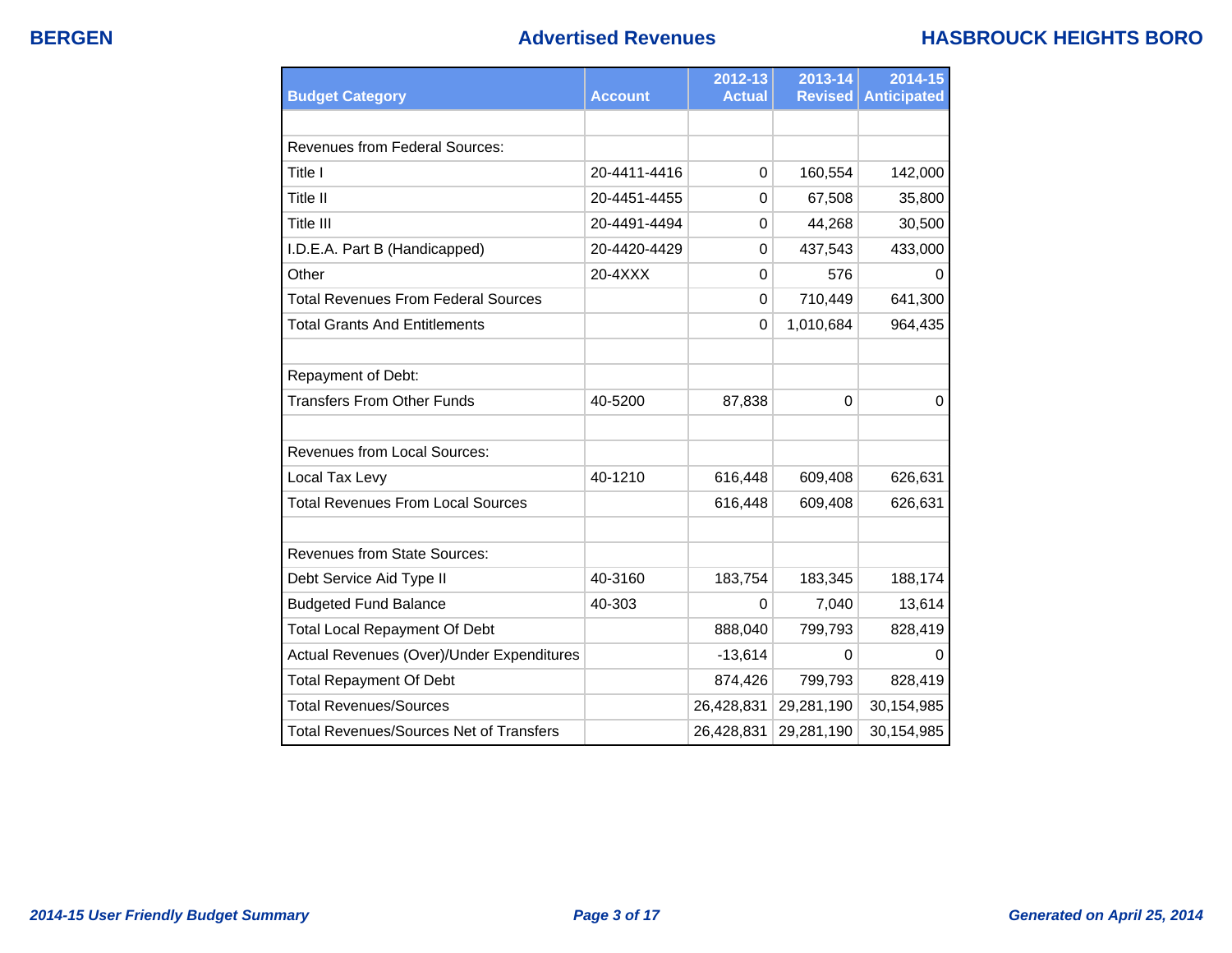|                                                    |                | 2012-13<br><b>Actual</b> | 2013-14<br><b>Revised</b> | 2014-15<br><b>Anticipated</b> |
|----------------------------------------------------|----------------|--------------------------|---------------------------|-------------------------------|
| <b>Budget Category</b>                             | <b>Account</b> |                          |                           |                               |
|                                                    |                |                          |                           |                               |
| General Current Expense:                           |                |                          |                           |                               |
| Instruction:                                       |                |                          |                           |                               |
| Regular Programs - Instruction                     | 11-1XX-100-XXX | 8,233,286                | 8,604,528                 | 8,669,741                     |
| Special Education - Instruction                    | 11-2XX-100-XXX | 2,195,133                | 2,367,759                 | 2,657,552                     |
| <b>Bilingual Education - Instruction</b>           | 11-240-100-XXX | 95,721                   | 101,070                   | 101,570                       |
| School-Spon. Co/Extra Curr. Actvts. - Inst         | 11-401-100-XXX | 139,156                  | 178,375                   | 205,207                       |
| School-Sponsored Athletics - Instruction           | 11-402-100-XXX | 388,226                  | 448,838                   | 458,217                       |
| Summer School                                      | 11-422-XXX-XXX | 0                        | 59,634                    | 63,500                        |
| <b>Support Services:</b>                           |                |                          |                           |                               |
| Undistributed Expenditures - Instruction (Tuition) | 11-000-100-XXX | 2,383,130                | 2,663,359                 | 2,876,488                     |
| Undist. Expend.-Attendance And Social Work         | 11-000-211-XXX | 57,991                   | 60,548                    | 47,476                        |
| Undist. Expenditures - Health Services             | 11-000-213-XXX | 206,634                  | 225,105                   | 230,180                       |
| Undist. Expend.-Speech, OT, PT And Related Svcs    | 11-000-216-XXX | 1,057,333                | 901,607                   | 921,078                       |
| Undist Expend-Oth Supp Serv Std-Extra Serv         | 11-000-217-XXX | 380,339                  | 382,618                   | 416,926                       |
| Undist. Expenditures - Guidance                    | 11-000-218-XXX | 463,040                  | 457,991                   | 462,563                       |
| Undist. Expenditures - Child Study Teams           | 11-000-219-XXX | 763,771                  | 777,796                   | 835,389                       |
| Undist. Expend.-Edu. Media Serv./Library           | 11-000-222-XXX | 437,588                  | 457,247                   | 462,148                       |
| Undist. Expend.-Instr. Staff Training Serv.        | 11-000-223-XXX | 3,207                    | 4,575                     | 6,000                         |
| Undist. Expend.-Support Serv.-Gen. Admin.          | 11-000-230-XXX | 596,021                  | 631,572                   | 621,129                       |
| Undist. Expend.-Support Serv.-School Admin.        | 11-000-240-XXX | 1,008,812                | 971,337                   | 989,217                       |
| Undist. Expend. - Central Services                 | 11-000-251-XXX | 309,143                  | 325,482                   | 328,871                       |
| Undist. Expend. - Admin. Info Technology           | 11-000-252-XXX | 112,650                  | 131,974                   | 127,632                       |
| Undist. Expend.-Oper. And Maint. Of Plant Serv.    | 11-000-26X-XXX | 1,813,269                | 2,121,340                 | 2,199,567                     |
| Undist. Expend.-Student Transportation Serv.       | 11-000-270-XXX | 628,025                  | 746,076                   | 734,828                       |
| Personal Services - Employee Benefits              | 11-XXX-XXX-2XX | 3,950,724                | 4,484,095                 | 4,730,552                     |
| <b>Total Undistributed Expenditures</b>            |                | 14, 171, 677             | 15,342,722                | 15,990,044                    |
| <b>Total General Current Expense</b>               |                | 25,223,199               | 27,102,926                | 28,145,831                    |
|                                                    |                |                          |                           |                               |
| <b>Capital Expenditures:</b>                       |                |                          |                           |                               |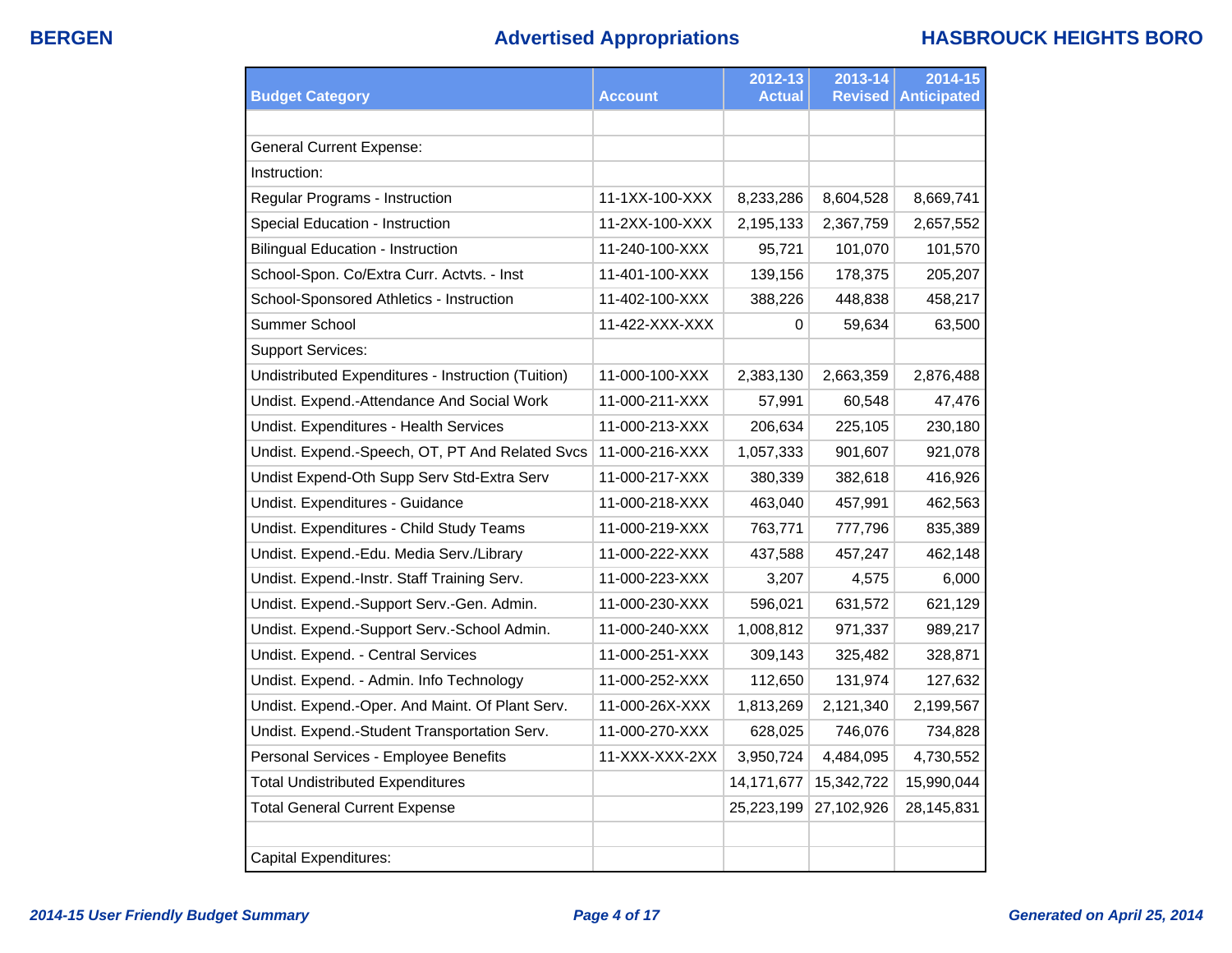# **BERGEN Advertised Appropriations HASBROUCK HEIGHTS BORO**

|                                             |                | 2012-13       | 2013-14        | 2014-15            |
|---------------------------------------------|----------------|---------------|----------------|--------------------|
| <b>Budget Category</b>                      | <b>Account</b> | <b>Actual</b> | <b>Revised</b> | <b>Anticipated</b> |
| Equipment                                   | 12-XXX-XXX-730 | 73,210        | 21,725         | 0                  |
| Facilities Acquisition And Const. Serv.     | 12-000-400-XXX | 257,996       | 296,063        | 163,783            |
| <b>Total Capital Outlay</b>                 |                | 331,206       | 317,788        | 163,783            |
| <b>Transfer Of Funds To Charter Schools</b> | 10-000-100-56X | 0             | 49,999         | 52,517             |
| <b>General Fund Grand Total</b>             |                | 25,554,405    | 27,470,713     | 28,362,131         |
|                                             |                |               |                |                    |
| <b>Special Grants and Entitlements:</b>     |                |               |                |                    |
| <b>Local Projects</b>                       | 20-XXX-XXX-XXX | $\Omega$      | 27,201         | 50,000             |
| Other State Projects:                       |                |               |                |                    |
| Nonpublic Textbooks                         | 20-XXX-XXX-XXX | 0             | 20,788         | 20,800             |
| <b>Nonpublic Auxiliary Services</b>         | 20-XXX-XXX-XXX | 0             | 113,125        | 113,150            |
| Nonpublic Handicapped Services              | 20-XXX-XXX-XXX | 0             | 101,510        | 101,535            |
| <b>Nonpublic Nursing Services</b>           | 20-XXX-XXX-XXX | 0             | 30,031         | 30,050             |
| Nonpublic Technology Initiative             | 20-XXX-XXX-XXX | 0             | 7,580          | 7,600              |
| <b>Total Other State Projects</b>           |                | 0             | 273,034        | 273,135            |
| <b>Total State Projects</b>                 | 20-XXX-XXX-XXX | 0             | 273,034        | 273,135            |
| Federal Projects:                           |                |               |                |                    |
| Title I                                     | 20-XXX-XXX-XXX | 0             | 160,554        | 142,000            |
| Title II                                    | 20-XXX-XXX-XXX | 0             | 67,508         | 35,800             |
| <b>Title III</b>                            | 20-XXX-XXX-XXX | 0             | 44,268         | 30,500             |
| I.D.E.A. Part B (Handicapped)               | 20-XXX-XXX-XXX | 0             | 437,543        | 433,000            |
| Other                                       | 20-XXX-XXX-XXX | 0             | 576            | $\Omega$           |
| <b>Total Federal Projects</b>               | 20-XXX-XXX-XXX | 0             | 710,449        | 641,300            |
| <b>Total Special Revenue Funds</b>          |                | 0             | 1,010,684      | 964,435            |
|                                             |                |               |                |                    |
| Repayment of Debt:                          |                |               |                |                    |
| <b>Total Regular Debt Service</b>           | 40-701-510-XXX | 874,426       | 799,793        | 828,419            |
| <b>Total Debt Service Funds</b>             |                | 874,426       | 799,793        | 828,419            |
| <b>Total Expenditures/Appropriations</b>    |                | 26,428,831    | 29,281,190     | 30,154,985         |
| <b>Total Expenditures Net of Transfers</b>  |                | 26,428,831    | 29,281,190     | 30,154,985         |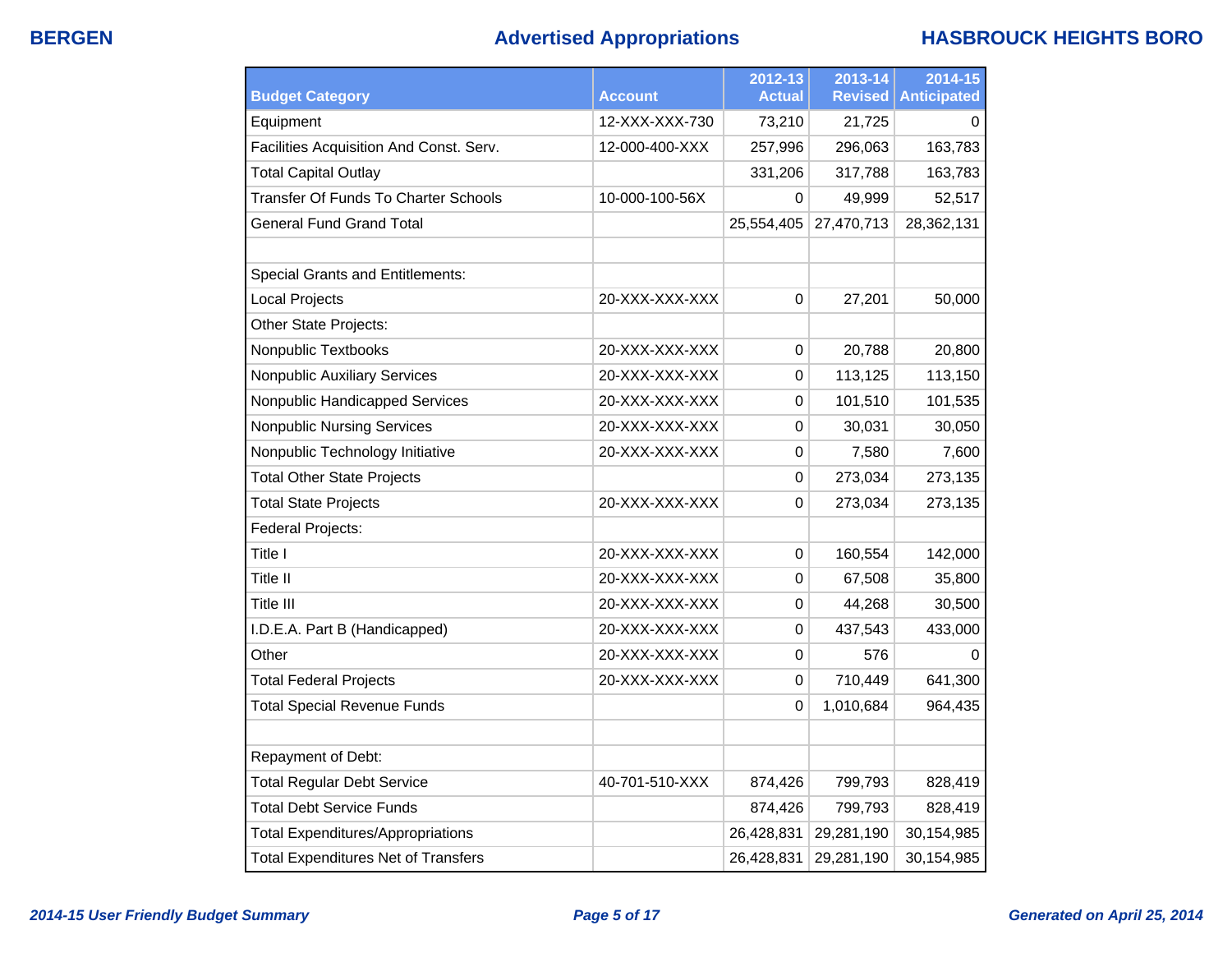## **BERGEN Advertised Recapitulation of Balances HASBROUCK HEIGHTS BORO**

|                                                             | <b>Audited</b><br><b>Balance</b> | <b>Audited</b><br><b>Balance</b> | <b>Estimated</b><br><b>Balance</b> | <b>Estimated</b><br><b>Balance</b> |
|-------------------------------------------------------------|----------------------------------|----------------------------------|------------------------------------|------------------------------------|
| <b>Budget Category</b>                                      | $6 - 30 - 2012$                  | 6-30-2013                        | 6-30-2014                          | 6-30-2015                          |
| Unrestricted:                                               |                                  |                                  |                                    |                                    |
| --General Operating Budget                                  | 492,838                          | 128,376                          | 278,376                            | 28,780                             |
| --Repayment of Debt                                         | 7,040                            | 20,654                           | 13,614                             | 0                                  |
| Restricted for Specific Purposes- General Operating Budget: |                                  |                                  |                                    |                                    |
| --Capital Reserve                                           | 62                               | 500,062                          | 500,062                            | 500,062                            |
| -- Adult Education Programs                                 | 0                                | 0                                | 0                                  | 0                                  |
| --Maintenance Reserve                                       | 126,287                          | 267,518                          | 147,518                            | 147,518                            |
| --Legal Reserve                                             | 108,320                          | 108,320                          | 0                                  | 0                                  |
| --Tuition Reserve                                           | 0                                | 0                                | 0                                  | 0                                  |
| --Current Expense Emergency Reserve                         | $\Omega$                         | $\Omega$                         | 0                                  | 0                                  |
| Repayment of Debt:                                          |                                  |                                  |                                    |                                    |
| --Restricted for Repayment of Debt                          | $\Omega$                         | 0                                | 0                                  | 0                                  |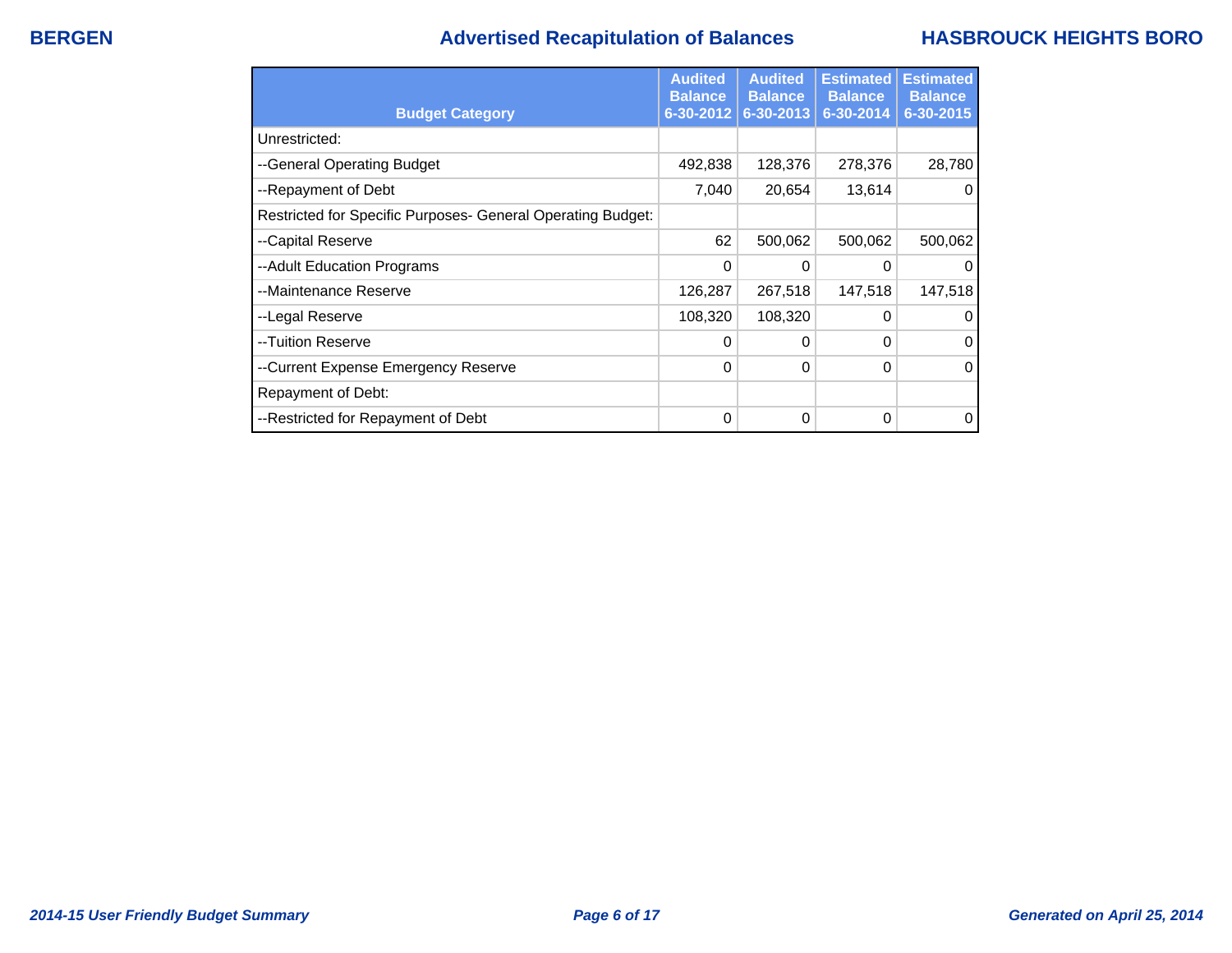## **BERGEN Advertised Per Pupil Cost Calculations HASBROUCK HEIGHTS BORO**

| <b>Per Pupil Cost Calculations</b>                | $2011 - 12$<br><b>Actual</b><br><b>Costs</b> | 2012-13<br><b>Actual</b><br><b>Costs</b> | 2013-14<br><b>Original</b><br><b>Budget</b> | 2013-14<br><b>Revised</b><br><b>Budget</b> | 2014-15<br><b>Proposed</b><br><b>Budget</b> |
|---------------------------------------------------|----------------------------------------------|------------------------------------------|---------------------------------------------|--------------------------------------------|---------------------------------------------|
| <b>Total Budgetary Comparative Per Pupil Cost</b> | \$11,692                                     | \$11,669                                 | \$12,134                                    | \$12,718                                   | \$13,099                                    |
| <b>Total Classroom Instruction</b>                | \$6,981                                      | \$7,604                                  | \$7,328                                     | \$7,570                                    | \$7,806                                     |
| <b>Classroom-Salaries and Benefits</b>            | \$6,742                                      | \$7,367                                  | \$7,124                                     | \$7,314                                    | \$7,602                                     |
| Classroom-General Supplies and Textbooks          | \$190                                        | \$199                                    | \$157                                       | \$201                                      | \$139                                       |
| Classroom-Purchased Services                      | \$49                                         | \$38                                     | \$48                                        | \$55                                       | \$65                                        |
| <b>Total Support Services</b>                     | \$2,060                                      | \$1,770                                  | \$1,930                                     | \$2,120                                    | \$2,189                                     |
| Support Services-Salaries and Benefits            | \$1,612                                      | \$1,229                                  | \$1,635                                     | \$1,678                                    | \$1,743                                     |
| <b>Total Administrative Costs</b>                 | \$1,233                                      | \$1,065                                  | \$1,253                                     | \$1,331                                    | \$1,331                                     |
| Administration Salaries and Benefits              | \$979                                        | \$815                                    | \$984                                       | \$1,034                                    | \$1,037                                     |
| Total Operations and Maintenance of Plant         | \$1,051                                      | \$953                                    | \$1,219                                     | \$1,281                                    | \$1,333                                     |
| Operations and Maintenance-Salaries and Benefits  | \$542                                        | \$440                                    | \$637                                       | \$654                                      | \$721                                       |
| <b>Board Contribution to Food Services</b>        | \$0                                          | \$0                                      | \$0                                         | \$0                                        | \$0                                         |
| <b>Total Extracurricular Costs</b>                | \$350                                        | \$277                                    | \$396                                       | \$407                                      | \$431                                       |
| <b>Total Equipment Costs</b>                      | \$18                                         | \$38                                     | \$0                                         | \$12                                       | \$0                                         |
| Legal Costs                                       | \$40                                         | \$33                                     | \$26                                        | \$27                                       | \$40                                        |
| Employee Benefits as a percentage of salaries*    | 25.34%                                       | 25.90%                                   | 28.26%                                      | 27.87%                                     | 28.17%                                      |

\*Does not include pension and social security paid by the State on-behalf of the district.

\*\*Federal and State funds in the blended resource school-based budgets.

The information presented in columns 1 through 3 as well as the related descriptions of the per pupil cost calculations are contained in the Taxpayers' Guide to Education Spending (formerly the Comparative Spending Guide) and can be found on the Department of Education's Internet website: http://www.state.nj.us/education/guide/. This publication is also available in the board office and public libraries. The same calculations were performed using the 2013-14 revised appropriations and the 2014-15 budgeted appropriations presented in this advertised budget. Total Budgetary Comparative Per Pupil Cost is defined as current expense exclusive of tuition expenditures, transportation, residential costs, and judgments against the school district. For all years it also includes the restricted entitlement aids. With the exception of Total Equipment Cost, each of the other per pupil cost calculations presented is a component of the total comparative per pupil cost, although all components are not shown.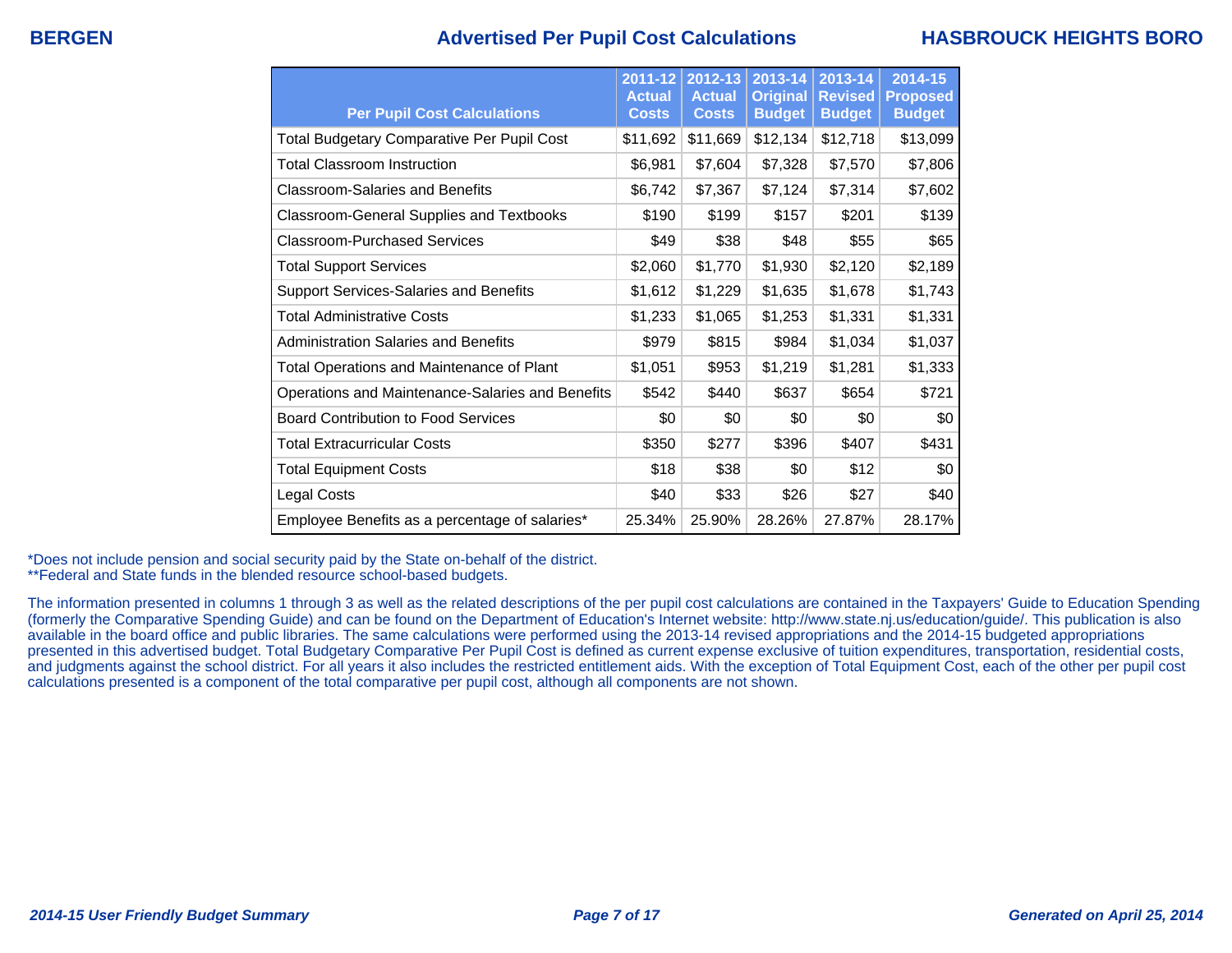# **BERGEN Unusual Revenues and Appropriations HASBROUCK HEIGHTS BORO**

| <b>Item</b> | <b>Line</b><br><b>Number</b> | <b>Source</b>                                                        |           | <b>Amount Explanation</b>                                       |
|-------------|------------------------------|----------------------------------------------------------------------|-----------|-----------------------------------------------------------------|
|             |                              |                                                                      |           |                                                                 |
| 1           | 740                          | <b>Private Donor</b>                                                 | 50000.00  | Monies donated to implement Readers, Writers in grades K thru 8 |
| 1           | 765                          | State of New Jersey                                                  | 20800.00  | Nonpublic Textbooks                                             |
| 1           | 300                          | Interest                                                             | 10000.00  | Interest Income                                                 |
| 1           | 100                          | Boro of Hasbrouck Heights and Teterboro   26544747.00 Local tax levy |           |                                                                 |
| 1           | 500                          | State of New Jersey                                                  |           | 14450.00   Under Adequecy Aid                                   |
| 2           | 300                          | <b>WoodRidge School District</b>                                     | 20000.00  | Sports Coop with WoodRidge                                      |
| 2           | 500                          | State of New Jersey                                                  | 19510.00  | <b>PARCC Readiness Aid</b>                                      |
| 2           | 765                          | State of New Jersey                                                  | 113150.00 | Nonpublic Auxiliary Services Chapter 192                        |
| 3           | 500                          | State of New Jersey                                                  | 19510.00  | Per Pupil Growth Aid                                            |
| 3           | 300                          | Various                                                              | 8000.00   | <b>Revenues from Rental of Facilities</b>                       |
| 3           | 765                          | State of New Jersey                                                  |           | 101535.00 Nonpublic Handicapped Services Chapter 193            |
| 4           | 500                          | State of New Jersey                                                  | 1.00      | Additional Adjustment Aid                                       |
| 4           | 300                          | South Hackensack School District                                     | 65000.00  | Shared business office services with South Hackensack           |
| 4           | 765                          | State of New Jersey                                                  | 30050.00  | Nonpublic Nursing Services                                      |
| 5           | 765                          | State of New Jersey                                                  | 7600.00   | Nonpublic Technology Services                                   |
| 5           | 300                          | Keys Program                                                         |           | 48000.00 Rent from the after school program                     |
| 6           | 300                          | Various                                                              | 5151.00   | Miscellaneous                                                   |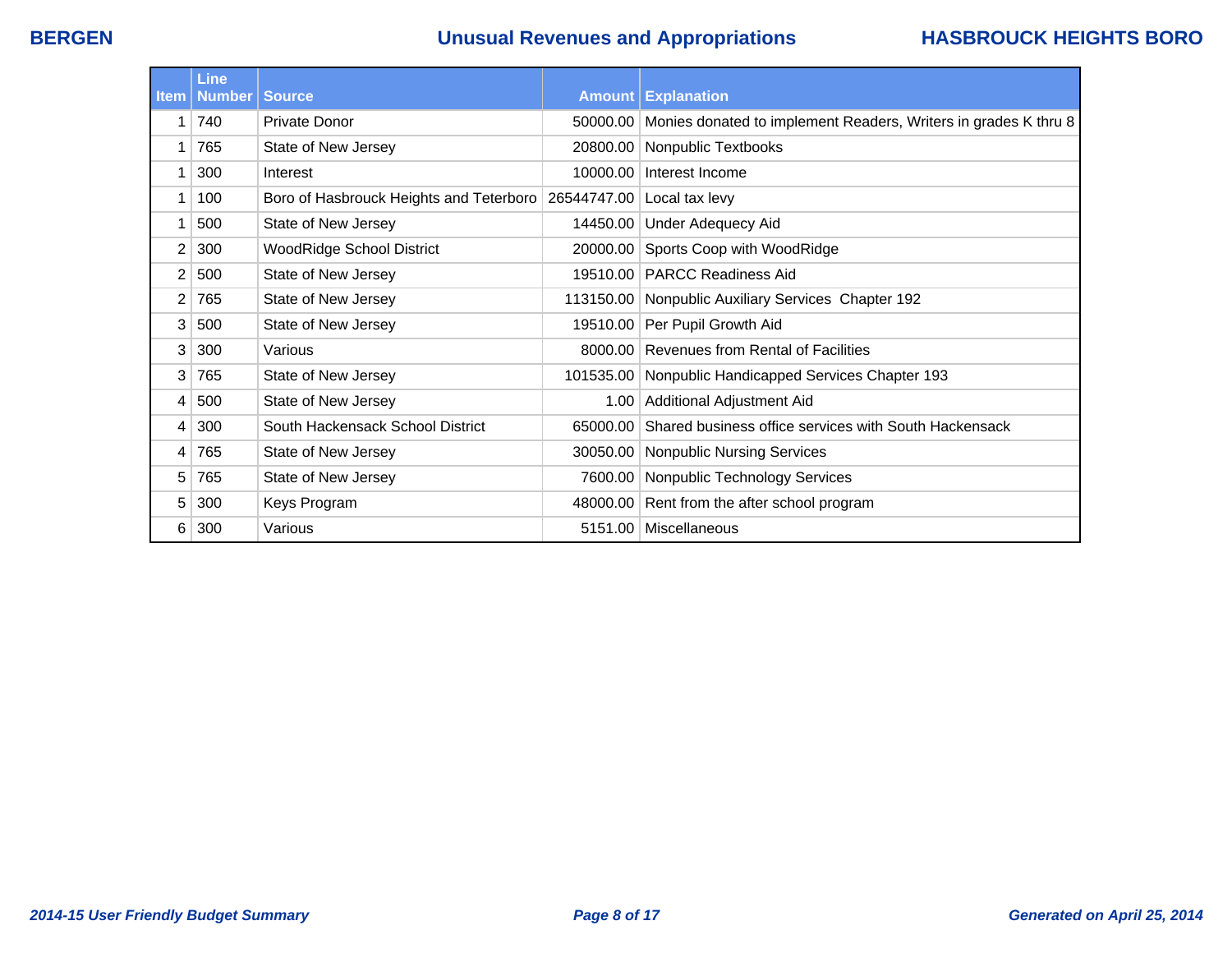## **BERGEN Shared Services HASBROUCK HEIGHTS BORO**

|                     | Shared Service Category Type Shared Service Category Description          | <b>Amount Spent</b><br>(Optional) |
|---------------------|---------------------------------------------------------------------------|-----------------------------------|
| l Business Services | Business Administrator and business office services with South Hackensack | 0.00                              |
| l Others            | Sports Coop with Wood-Ridge for wrestling and girls tennis                | 0.00                              |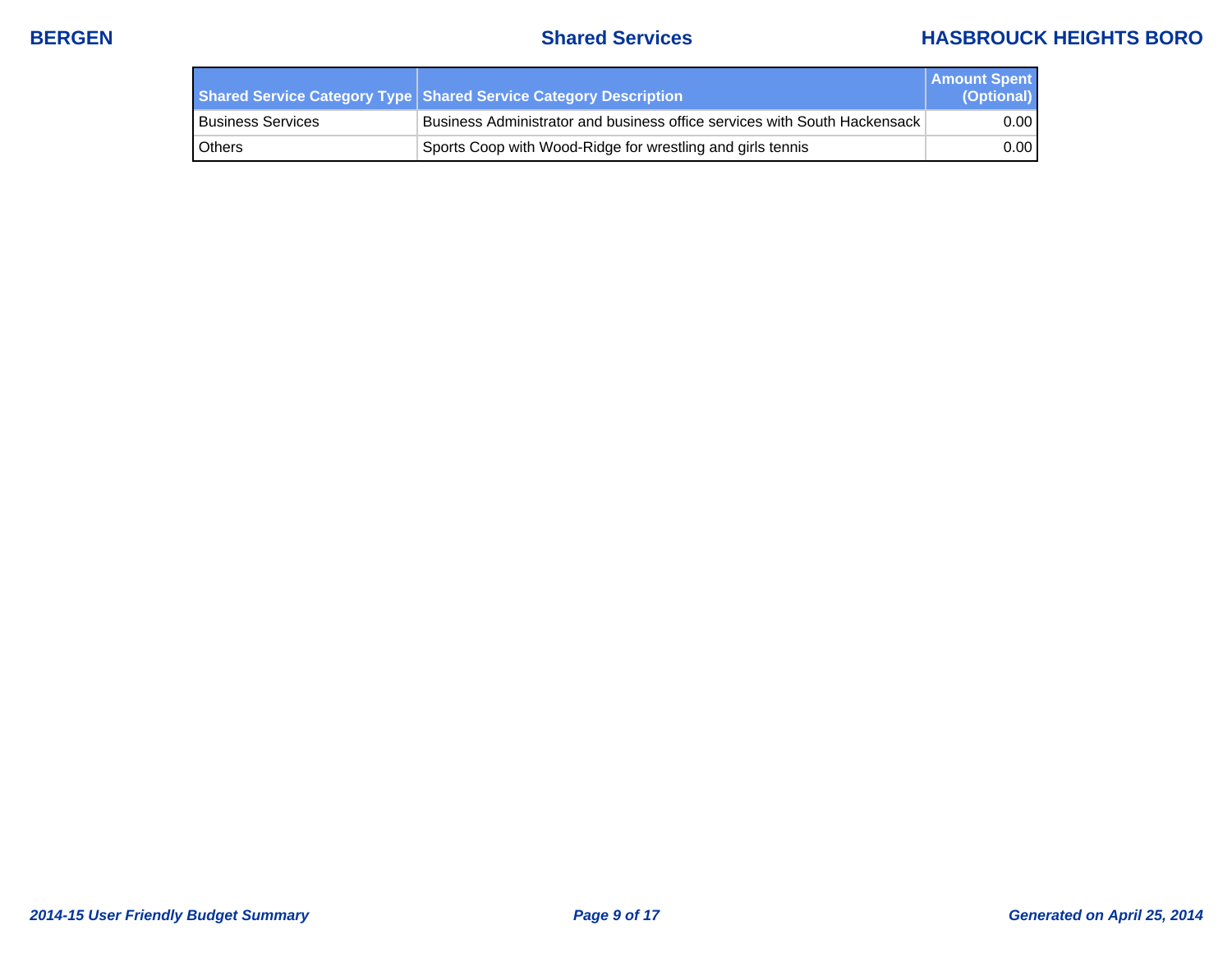| <b>HASBROUCK HEIGHTS BOR</b>                                           |               |
|------------------------------------------------------------------------|---------------|
|                                                                        |               |
| A. Estimated 14-15 School Tax Rate                                     |               |
| WITHOUT REPAYMENT OF DEBT OR ADJUSTMENTS                               |               |
| (A) General Fund School Levy                                           | 25,890,823    |
| (B) Estimated Net Taxable Valuation (as of 10/01/13)                   | 1,547,020,681 |
| (C) Estimated 14-15 General Fund School Tax Rate=(A)/(B)x100           | 1.6736        |
| WITH REPAYMENT OF DEBT AND ADJUSTMENTS                                 |               |
| (D) Total School Levy                                                  | 26,505,637    |
| (E) Estimated Net Taxable Valuation (as of 10/01/13)                   | 1,547,020,681 |
| (F) Estimated 14-15 Total School Tax Rate=(D)/(E)x100                  | 1.7133        |
|                                                                        |               |
| B. Estimated 14-15 Equalized School Tax Rate                           |               |
| WITHOUT REPAYMENT OF DEBT OR ADJUSTMENTS                               |               |
| (G) General Fund School Levy                                           | 25,890,823    |
| (H) Estimated Equalized Valuation (as of 10/01/13)                     | 1,669,652,333 |
| (I) Estimated 14-15 Equalized General Fund School Tax Rate=(G)/(H)x100 | 1.5507        |
| WITH REPAYMENT OF DEBT AND ADJUSTMENTS                                 |               |
| (J) Total School Levy                                                  | 26,505,637    |
| (K) Estimated Equalized Valuation (as of 10/01/13)                     | 1,669,652,333 |
| (L) Estimated 14-15 Equalized Total School Tax Rate=(J)/(K)x100        | 1.5875        |
|                                                                        |               |
| TETERBORO BORO                                                         |               |
|                                                                        |               |
| A. Estimated 14-15 School Tax Rate                                     |               |
| WITHOUT REPAYMENT OF DEBT OR ADJUSTMENTS                               |               |
| (A) General Fund School Levy                                           | 137,425       |
| (B) Estimated Net Taxable Valuation (as of 10/01/13)                   | 378,918,100   |
| (C) Estimated 14-15 General Fund School Tax Rate=(A)/(B)x100           | 0.0363        |
| WITH REPAYMENT OF DEBT AND ADJUSTMENTS                                 |               |
| (D) Total School Levy                                                  | 140,669       |
| (E) Estimated Net Taxable Valuation (as of 10/01/13)                   | 378,918,100   |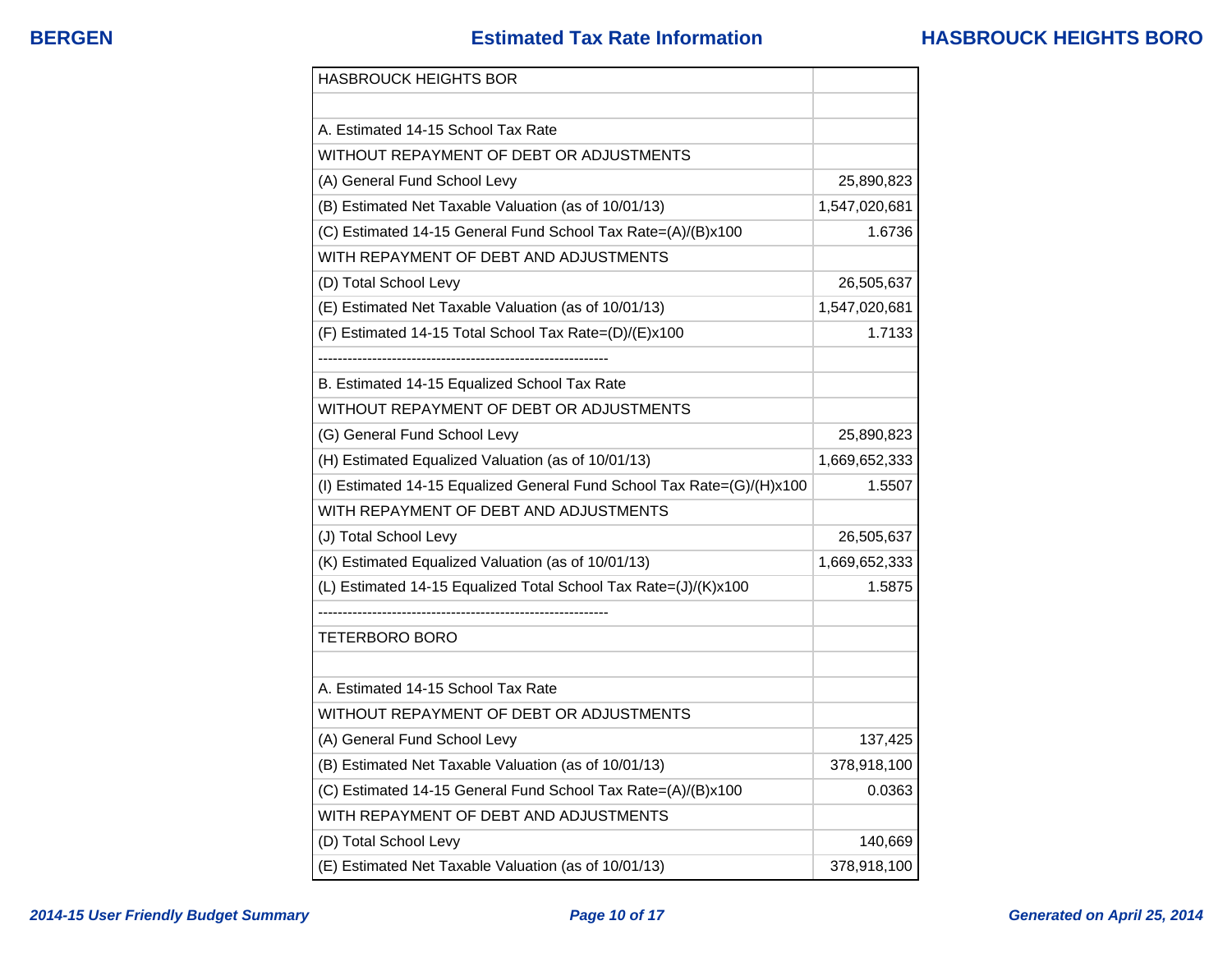| (F) Estimated 14-15 Total School Tax Rate=(D)/(E)x100                  | 0.037       |
|------------------------------------------------------------------------|-------------|
|                                                                        |             |
| B. Estimated 14-15 Equalized School Tax Rate                           |             |
| WITHOUT REPAYMENT OF DEBT OR ADJUSTMENTS                               |             |
| (G) General Fund School Levy                                           | 137,425     |
| (H) Estimated Equalized Valuation (as of 10/01/13)                     | 387,184,975 |
| (I) Estimated 14-15 Equalized General Fund School Tax Rate=(G)/(H)x100 | 0.0355      |
| WITH REPAYMENT OF DEBT AND ADJUSTMENTS                                 |             |
| (J) Total School Levy                                                  | 140,669     |
| (K) Estimated Equalized Valuation (as of 10/01/13)                     | 387,184,975 |
| (L) Estimated 14-15 Equalized Total School Tax Rate= $J/(K)x100$       | 0.0363      |
| --------------------------------                                       |             |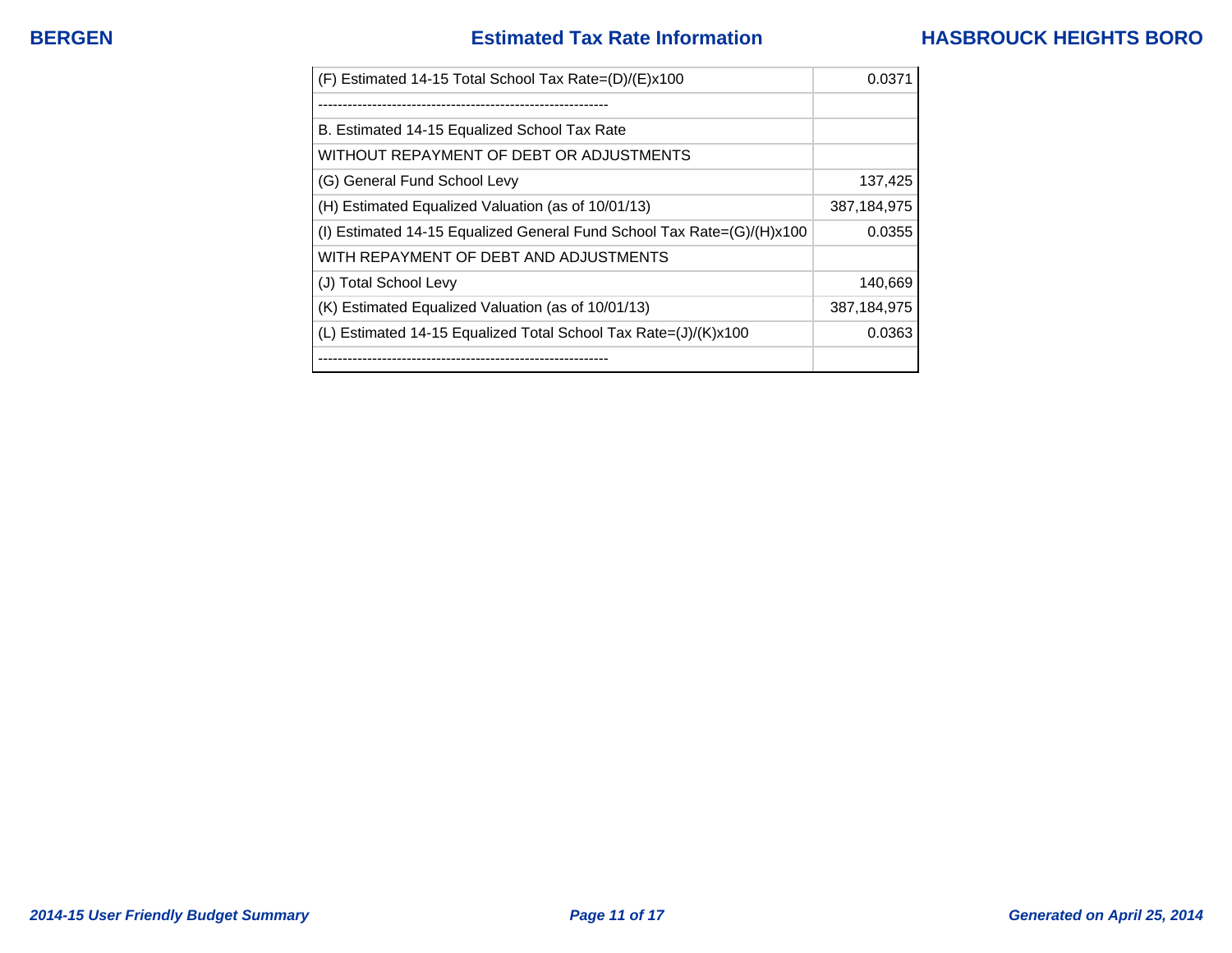### **NAME=Charles McCarthy**

| <b>CATEGORY   MEASURE</b>                                                                     |                                                                                 |
|-----------------------------------------------------------------------------------------------|---------------------------------------------------------------------------------|
|                                                                                               | Job Title   Coordinator/Director/Manager/Supervisor                             |
|                                                                                               | Job Title II   Operations                                                       |
| Base Annual Salary Amount \$82,502                                                            |                                                                                 |
| Full-Time Equivalent (FTE)   1.0                                                              |                                                                                 |
| Shared with Another District? N                                                               |                                                                                 |
| <b>Shared County</b>                                                                          |                                                                                 |
| <b>Shared District</b>                                                                        |                                                                                 |
| <b>Job Title Other District</b>                                                               |                                                                                 |
| Member of Collective Bargaining Unit (CBU)? N                                                 |                                                                                 |
| Beginning Date of Contract 07/01/13                                                           |                                                                                 |
| End Date of Contract 06/30/14                                                                 |                                                                                 |
| Contracted Number of Annual Work Days 260                                                     |                                                                                 |
| Contracted Number of Annual Vacation Days 20                                                  |                                                                                 |
| Contracted Number of Annual Sick Days   12                                                    |                                                                                 |
| Contracted Number of Annual Personal Days 3                                                   |                                                                                 |
| Contracted Number of Annual Consulting Days 0                                                 |                                                                                 |
| Number of Other Contracted Non-Working Days 0                                                 |                                                                                 |
| Description of Other Contracted Non-Working Days                                              |                                                                                 |
| Total Allowances Amount 0                                                                     |                                                                                 |
| Total Bonuses Amount 0                                                                        |                                                                                 |
| Total Stipends Amount   0                                                                     |                                                                                 |
| District Contributions Above Teacher Contract for Insurance (Health, Dental, Life, Other)   0 |                                                                                 |
| District Contributions Above Teacher Contract for Retirement Plans 0                          |                                                                                 |
| Total Contractual Post-Employment Benefit Amount   15000                                      |                                                                                 |
| Contractual Post-Employment Benefit Description of Payout of Sick days                        | Payout upon retirement only                                                     |
| Contractual Post-Employment Benefit Description of Payout of Vacation days                    | Payout for days earned and not used upon separation                             |
| Contractual Post-Employment Benefit Description of Payout of Personal days                    | Payout part of the \$15,000 max for sick and personal days upon retirement only |
| Contractual Post-Employment Benefit Description of Other Benefits 1                           |                                                                                 |
| Contractual Post-Employment Benefit Description of Other Benefits 2                           |                                                                                 |
| Contractual Post-Employment Benefit Description of Other Benefits 3                           |                                                                                 |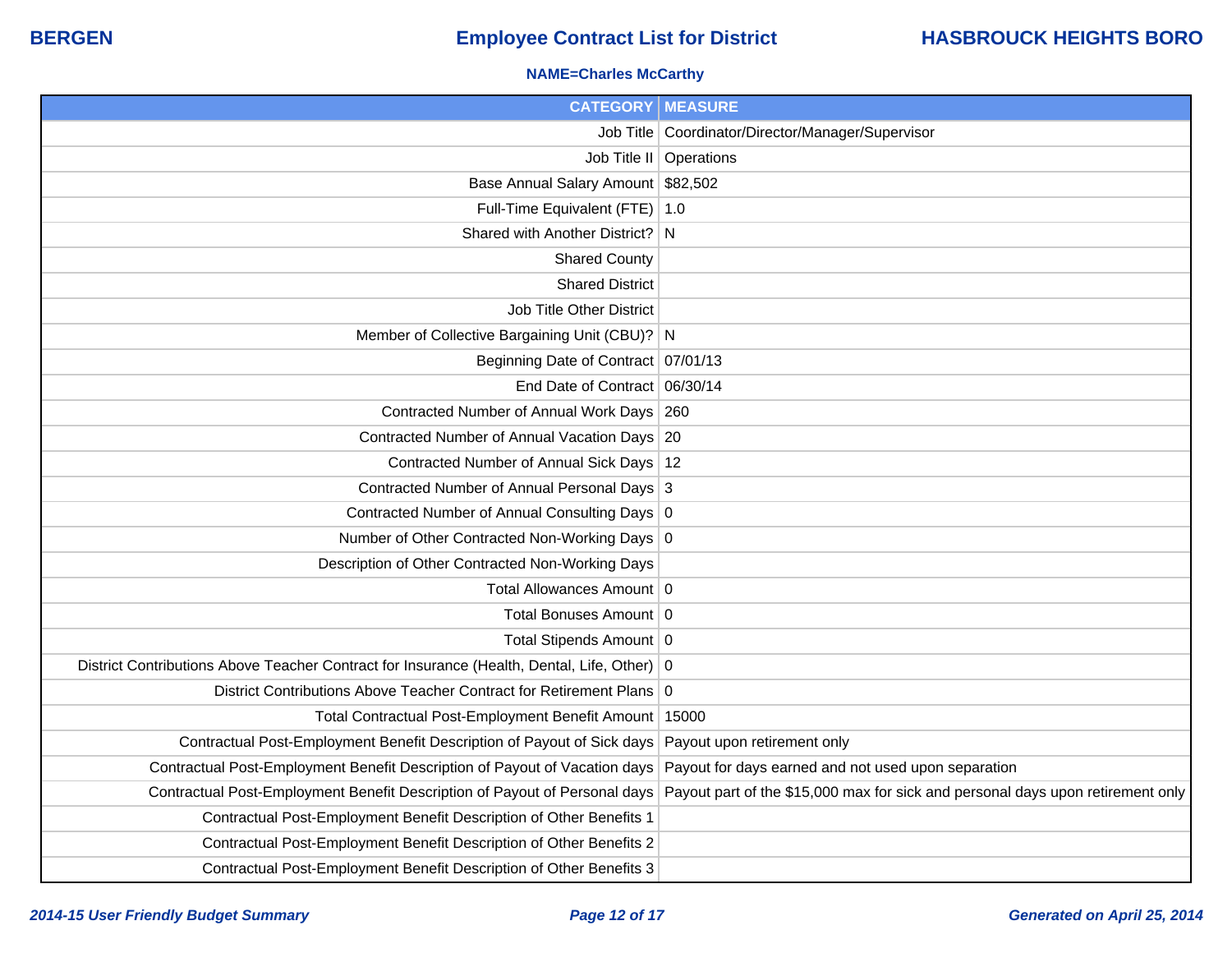### **NAME=Charles McCarthy**

| <b>CATEGORY   MEASURE</b>                                                                |  |
|------------------------------------------------------------------------------------------|--|
| Total Other/In-Kind Remuneration Amount   0                                              |  |
| Description of Other/In-Kind Remuneration Annual Option to Buyback Sick Time in Cash     |  |
| Description of Other/In-Kind Remuneration Annual Option to Buyback Vacation Time in Cash |  |
| Description of Other/In-Kind Remuneration Annual Option to Buyback Personal Time in Cash |  |
| Description of Other/In-Kind Remuneration Annual Option to Other Remuneration 1          |  |
| Description of Other/In-Kind Remuneration Annual Option to Other Remuneration 2          |  |
| Description of Other/In-Kind Remuneration Annual Option to Other Remuneration 3          |  |
| <b>Additional Comment 1</b>                                                              |  |
| <b>Additional Comment 2</b>                                                              |  |
| <b>Additional Comment 3</b>                                                              |  |

### **NAME=Dina Messery**

| <b>CATEGORY   MEASURE</b>                     |                                                   |
|-----------------------------------------------|---------------------------------------------------|
|                                               | Job Title   Business Administrator                |
| Job Title II                                  |                                                   |
| Base Annual Salary Amount \$120,350           |                                                   |
| Full-Time Equivalent (FTE)   1.0              |                                                   |
| Shared with Another District?   Y             |                                                   |
| Shared County 03                              |                                                   |
| Shared District   4870                        |                                                   |
|                                               | Job Title Other District   Business Administrator |
| Member of Collective Bargaining Unit (CBU)? N |                                                   |
| Beginning Date of Contract   07/01/13         |                                                   |
| End Date of Contract 06/30/14                 |                                                   |
| Contracted Number of Annual Work Days   260   |                                                   |
| Contracted Number of Annual Vacation Days 23  |                                                   |
| Contracted Number of Annual Sick Days   15    |                                                   |
| Contracted Number of Annual Personal Days 3   |                                                   |
| Contracted Number of Annual Consulting Days 0 |                                                   |
| Number of Other Contracted Non-Working Days 0 |                                                   |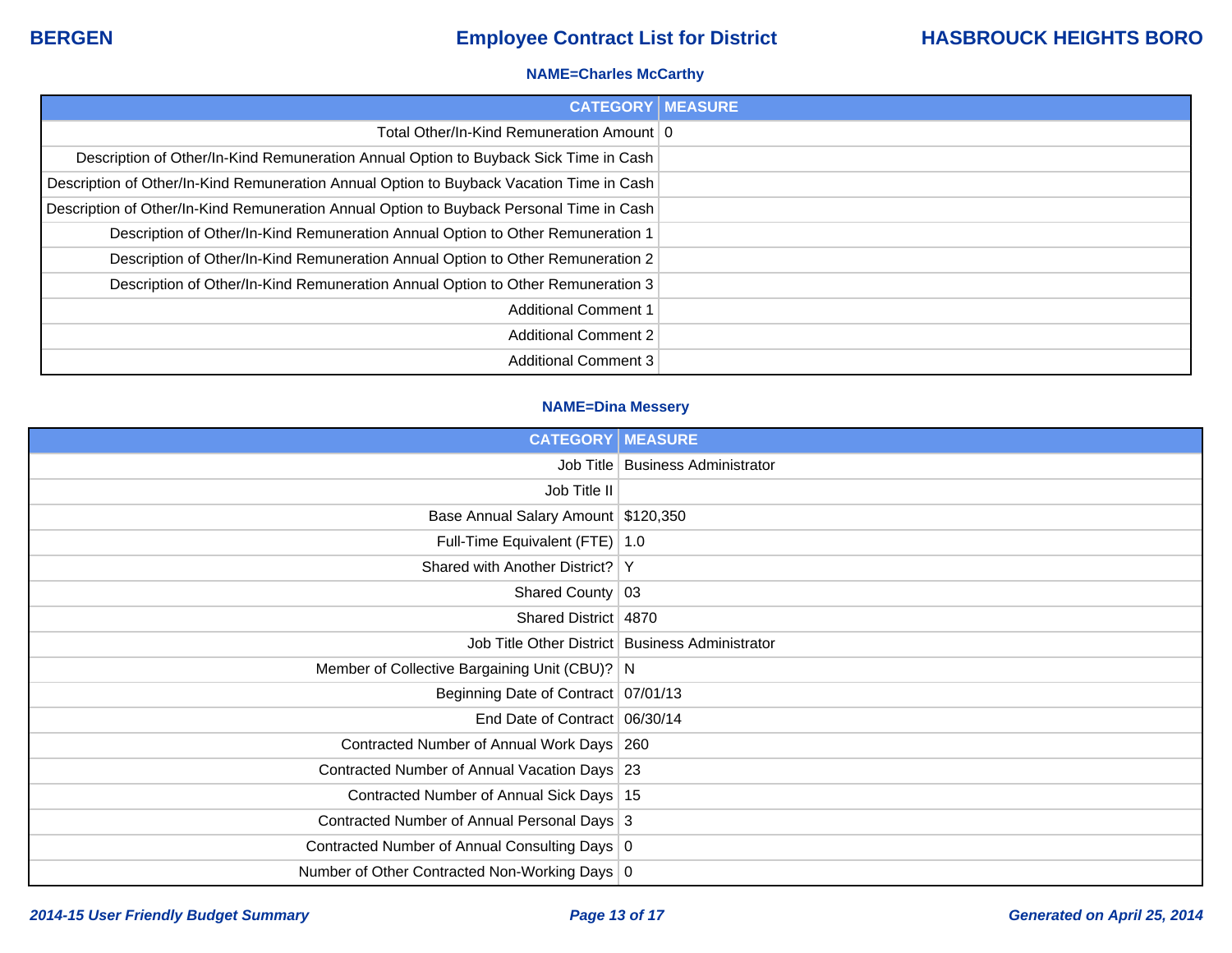### **NAME=Dina Messery**

| <b>CATEGORY MEASURE</b>                                                                       |                                                                                               |
|-----------------------------------------------------------------------------------------------|-----------------------------------------------------------------------------------------------|
| Description of Other Contracted Non-Working Days                                              |                                                                                               |
| Total Allowances Amount   1615                                                                |                                                                                               |
| Total Bonuses Amount 0                                                                        |                                                                                               |
| Total Stipends Amount 0                                                                       |                                                                                               |
| District Contributions Above Teacher Contract for Insurance (Health, Dental, Life, Other)   0 |                                                                                               |
| District Contributions Above Teacher Contract for Retirement Plans 0                          |                                                                                               |
| Total Contractual Post-Employment Benefit Amount   15000                                      |                                                                                               |
| Contractual Post-Employment Benefit Description of Payout of Sick days                        | Payout upon retirement from the district only                                                 |
| Contractual Post-Employment Benefit Description of Payout of Vacation days                    | Payout for days earned and not used upon separation                                           |
| Contractual Post-Employment Benefit Description of Payout of Personal days                    | Part of the maximum payout of \$15000 for unused sick and personal days at retirement<br>only |
| Contractual Post-Employment Benefit Description of Other Benefits 1                           |                                                                                               |
| Contractual Post-Employment Benefit Description of Other Benefits 2                           |                                                                                               |
| Contractual Post-Employment Benefit Description of Other Benefits 3                           |                                                                                               |
| Total Other/In-Kind Remuneration Amount 0                                                     |                                                                                               |
| Description of Other/In-Kind Remuneration Annual Option to Buyback Sick Time in Cash          |                                                                                               |
| Description of Other/In-Kind Remuneration Annual Option to Buyback Vacation Time in<br>Cash   |                                                                                               |
| Description of Other/In-Kind Remuneration Annual Option to Buyback Personal Time in<br>Cash   |                                                                                               |
| Description of Other/In-Kind Remuneration Annual Option to Other Remuneration 1               |                                                                                               |
| Description of Other/In-Kind Remuneration Annual Option to Other Remuneration 2               |                                                                                               |
| Description of Other/In-Kind Remuneration Annual Option to Other Remuneration 3               |                                                                                               |
| <b>Additional Comment 1</b>                                                                   |                                                                                               |
| <b>Additional Comment 2</b>                                                                   |                                                                                               |
| <b>Additional Comment 3</b>                                                                   |                                                                                               |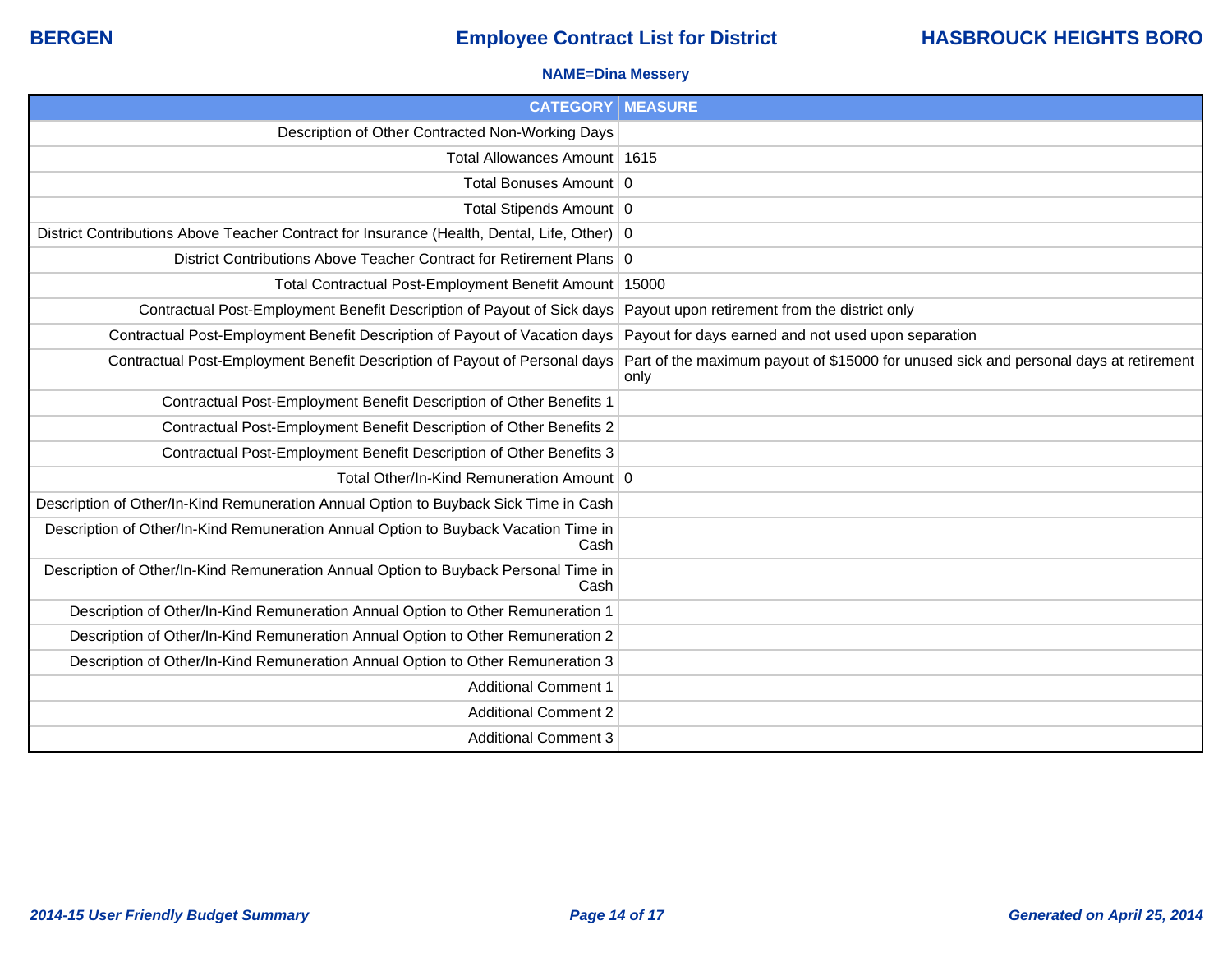### **NAME=Mark Porto**

| <b>CATEGORY   MEASURE</b>                                                                                                      |                                                                                                                                                                      |
|--------------------------------------------------------------------------------------------------------------------------------|----------------------------------------------------------------------------------------------------------------------------------------------------------------------|
|                                                                                                                                | Job Title   Superintendent                                                                                                                                           |
| Job Title II                                                                                                                   |                                                                                                                                                                      |
| Base Annual Salary Amount \$157,500                                                                                            |                                                                                                                                                                      |
| Full-Time Equivalent (FTE)   1.0                                                                                               |                                                                                                                                                                      |
| Shared with Another District? N                                                                                                |                                                                                                                                                                      |
| <b>Shared County</b>                                                                                                           |                                                                                                                                                                      |
| <b>Shared District</b>                                                                                                         |                                                                                                                                                                      |
| Job Title Other District                                                                                                       |                                                                                                                                                                      |
| Member of Collective Bargaining Unit (CBU)? N                                                                                  |                                                                                                                                                                      |
| Beginning Date of Contract 07/01/13                                                                                            |                                                                                                                                                                      |
| End Date of Contract 06/30/18                                                                                                  |                                                                                                                                                                      |
| Contracted Number of Annual Work Days 260                                                                                      |                                                                                                                                                                      |
| Contracted Number of Annual Vacation Days 23                                                                                   |                                                                                                                                                                      |
| Contracted Number of Annual Sick Days   15                                                                                     |                                                                                                                                                                      |
| Contracted Number of Annual Personal Days 3                                                                                    |                                                                                                                                                                      |
| Contracted Number of Annual Consulting Days 0                                                                                  |                                                                                                                                                                      |
| Number of Other Contracted Non-Working Days 0                                                                                  |                                                                                                                                                                      |
| Description of Other Contracted Non-Working Days                                                                               |                                                                                                                                                                      |
| Total Allowances Amount   2894                                                                                                 |                                                                                                                                                                      |
| Total Bonuses Amount   18884                                                                                                   |                                                                                                                                                                      |
| Total Stipends Amount 0                                                                                                        |                                                                                                                                                                      |
| District Contributions Above Teacher Contract for Insurance (Health, Dental, Life, 0<br>Other)                                 |                                                                                                                                                                      |
| District Contributions Above Teacher Contract for Retirement Plans 0                                                           |                                                                                                                                                                      |
| Total Contractual Post-Employment Benefit Amount   15000                                                                       |                                                                                                                                                                      |
|                                                                                                                                | Contractual Post-Employment Benefit Description of Payout of Sick days Payout upon retirement only for unused sick and personal days amount not to exceed<br>\$15,00 |
| Contractual Post-Employment Benefit Description of Payout of Vacation days Payout upon separation for days earned and not used |                                                                                                                                                                      |
|                                                                                                                                | Contractual Post-Employment Benefit Description of Payout of Personal days Payout included with the \$15,000 max allowable upon retirement for sick and personal     |
| Contractual Post-Employment Benefit Description of Other Benefits 1                                                            |                                                                                                                                                                      |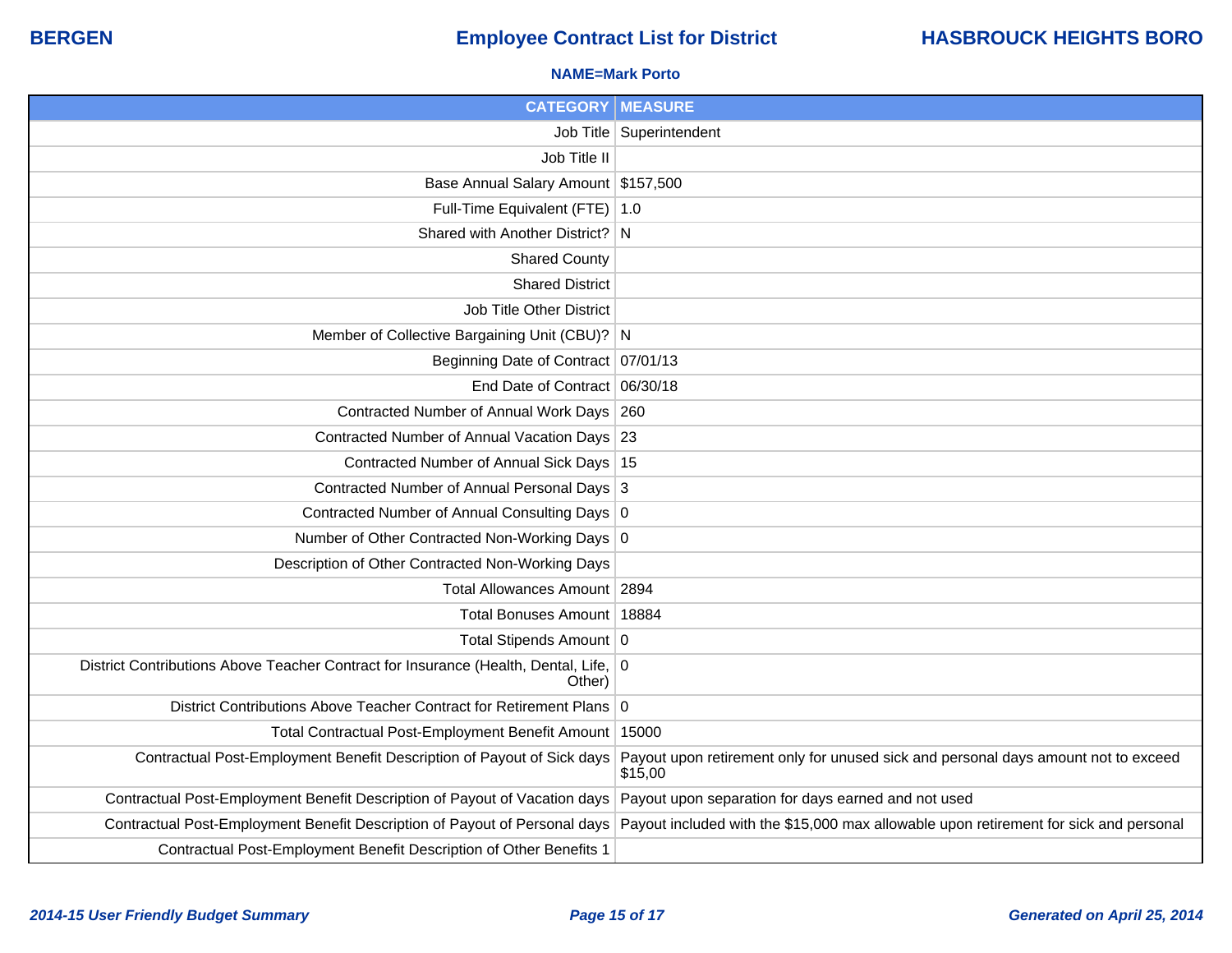### **NAME=Mark Porto**

| <b>CATEGORY</b>                                                                             | <b>MEASURE</b> |
|---------------------------------------------------------------------------------------------|----------------|
| Contractual Post-Employment Benefit Description of Other Benefits 2                         |                |
| Contractual Post-Employment Benefit Description of Other Benefits 3                         |                |
| Total Other/In-Kind Remuneration Amount   0                                                 |                |
| Description of Other/In-Kind Remuneration Annual Option to Buyback Sick Time in<br>Cash     |                |
| Description of Other/In-Kind Remuneration Annual Option to Buyback Vacation Time in<br>Cash |                |
| Description of Other/In-Kind Remuneration Annual Option to Buyback Personal Time in<br>Cash |                |
| Description of Other/In-Kind Remuneration Annual Option to Other Remuneration 1             |                |
| Description of Other/In-Kind Remuneration Annual Option to Other Remuneration 2             |                |
| Description of Other/In-Kind Remuneration Annual Option to Other Remuneration 3             |                |
| <b>Additional Comment 1</b>                                                                 |                |
| <b>Additional Comment 2</b>                                                                 |                |
| <b>Additional Comment 3</b>                                                                 |                |

### **NAME=Tamas Mattyasovszky**

| <b>CATEGORY   MEASURE</b>                     |                                    |
|-----------------------------------------------|------------------------------------|
|                                               | Job Title   Information Technology |
| Job Title II                                  |                                    |
| Base Annual Salary Amount \$88,580            |                                    |
| Full-Time Equivalent (FTE) 1.0                |                                    |
| Shared with Another District? N               |                                    |
| <b>Shared County</b>                          |                                    |
| <b>Shared District</b>                        |                                    |
| Job Title Other District                      |                                    |
| Member of Collective Bargaining Unit (CBU)? N |                                    |
| Beginning Date of Contract 07/01/13           |                                    |
| End Date of Contract 06/30/14                 |                                    |
| Contracted Number of Annual Work Days 260     |                                    |
| Contracted Number of Annual Vacation Days 15  |                                    |